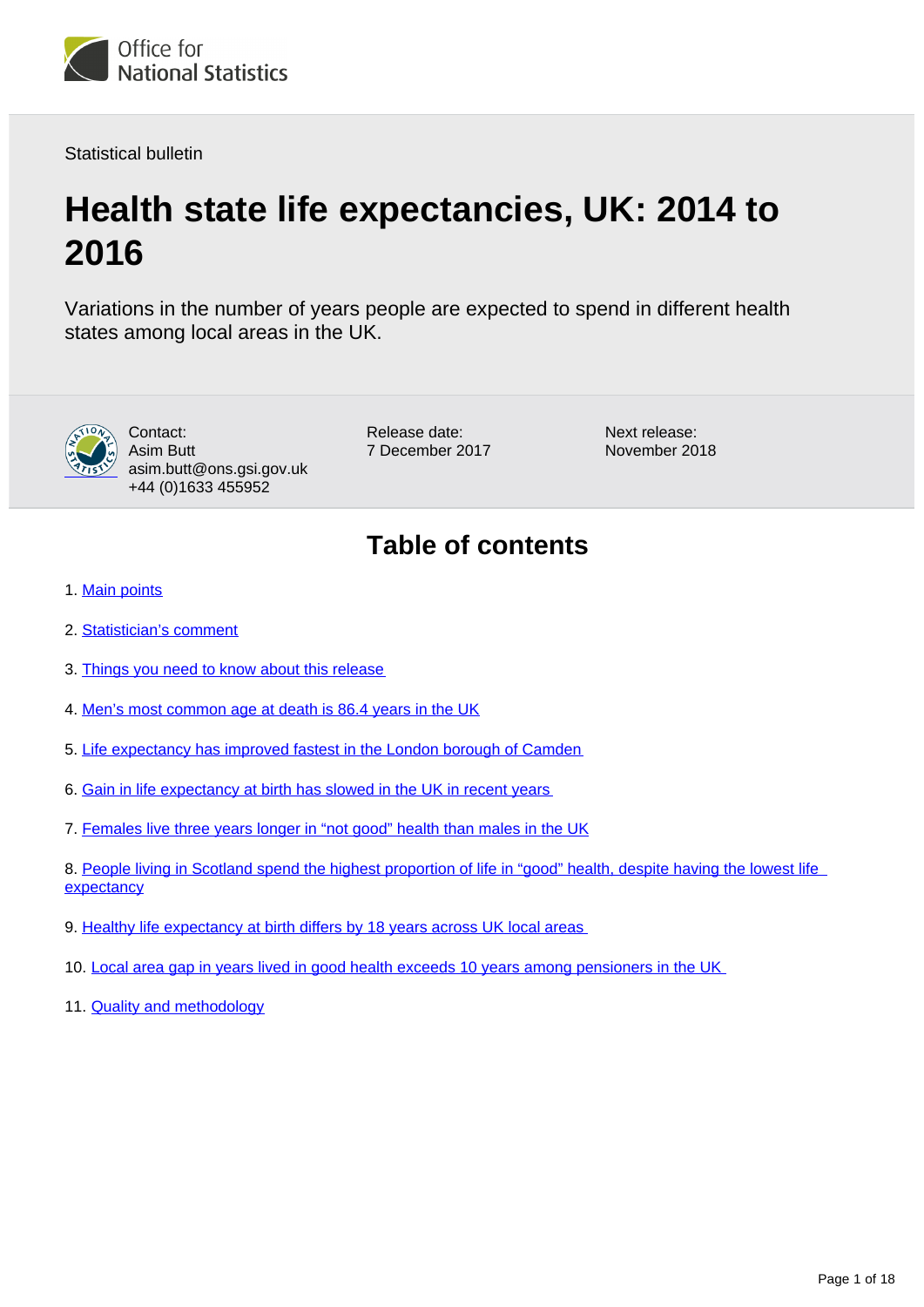## <span id="page-1-0"></span>**1 . Main points**

- This bulletin presents two additional measures of longevity for the first time; namely the median and modal ages at death; these alternative measures provide additional information on longevity patterns over time.
- It is estimated that half of newborns in the UK could expect to still be alive at the age of 82.3 years if male and 85.8 years if female; the largest number of deaths for males are expected to occur at age 86.4 years and at age 88.9 for females, if they experience the same mortality rates as were observed in the period 2014 to 2016.
- Over the past 15 years, the most common age at death (the modal age at death) for males has increased twice as fast compared with females and faster than traditional life expectancy.
- The rate of improvement in life expectancy at birth in the UK during the first half of the second decade of the 21st century was 75.3% lower for males and 82.7% lower for females when compared with the first half of the first decade; therefore, improvements in life expectancy have slowed during the second decade.
- Healthy life expectancy (HLE) at birth for males was 63.1 years and for females was 63.7 years in 2014 to 2016.
- Females continue to live more years in good health than males, despite their HLE decreasing by 1.7 months since 2009 to 2011 and that of males increasing by 4.3 months over the same period.
- HLE at birth across local areas of the UK varies by 18 years, while disability-free life expectancy (DFLE) at birth varies by 20 years.

## <span id="page-1-1"></span>**2 . Statistician's comment**

"This analysis supports the view that mortality improvements in the UK have slowed somewhat in the second decade of the 21st century. This is evidenced by the rate of improvement in life expectancy at birth in the UK falling by 75.3% for males and 82.7% for females when comparing the first half of the second decade with the first half of the first decade."

Chris White, Principal Research Officer, Office for National Statistics

### <span id="page-1-2"></span>**3 . Things you need to know about this release**

This bulletin includes content not previously included:

- we report the median and modal ages at death; these measures have been calculated for the UK and constituent countries only, and exclude English regions, counties and local areas
- an analysis of the change in life expectancy since 2001 to 2003 across local areas, to inform the debate on how uniform the stalling of mortality improvement observed in national analyses has been across local areas of the UK
- estimates of healthy life expectancy (HLE) and disability-free life expectancy (DFLE) are included for some metropolitan counties, including Greater Manchester and the West Midlands, for the first time
- dynamic interactive maps are available for tracking an area's life expectancy over time and how it compares with national estimates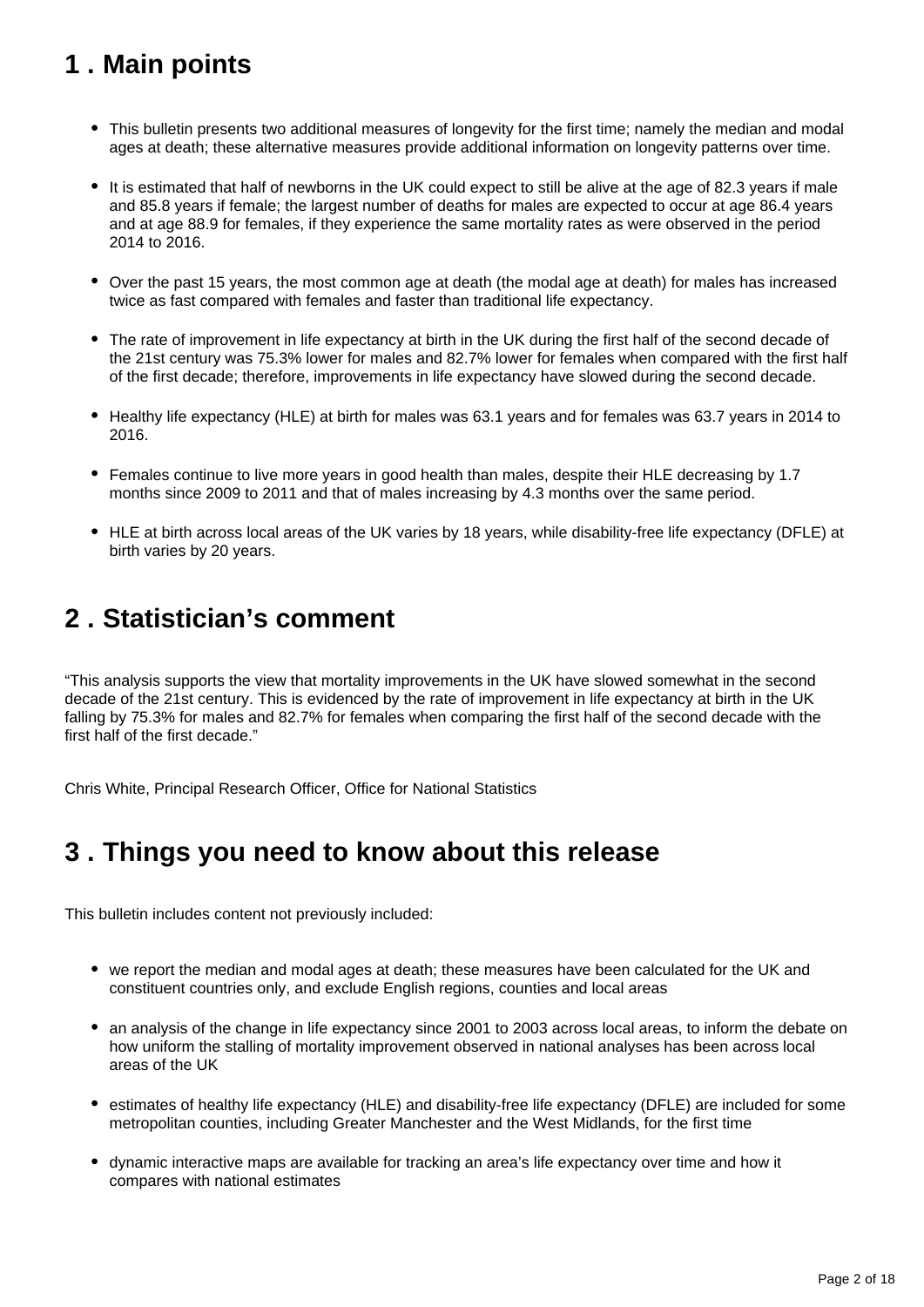The life expectancy estimates reported in this release are period-based life expectancies. This is a measure of the average number of years a person would live from a given age, if he or she experienced the particular area's age-specific mortality rates for that time period throughout his or her life. This measure makes no allowance for any future actual or projected changes in mortality. In practice, a population's death rates are likely to change in the future, so period-based life expectancy does not therefore give the number of years someone would actually expect to live. Also, people may live in other areas for at least some part of their lives.

Healthy life expectancy (HLE) is an estimate of the number of years lived in "Very good" or "Good" general health, based on how individuals perceive their general health. Disability-free life expectancy (DFLE) is an estimate of the number of years lived without a long-lasting physical or mental health condition that limits daily activities.

The median age at death measures the age at which half a hypothetical cohort would still be alive; the modal age at death measures the age at which deaths most commonly occur. The median and modal age groups are identified using the expected deaths obtained from the life table, which is derived from the probability of dying in the age interval. The modal age group is where the largest number of deaths occurred, while the median age group is where the cumulative expected deaths across age groups exceed half the total expected deaths. Formulae for grouped data are then applied to obtain approximate median and modal ages at death from the abridged life table.

Separate life tables closed at age 95 and over were used to estimate the median and modal ages at death for comparison with traditional life expectancy. However, in all other instances, life expectancy was estimated using a life table closed at age 90 and over, and it is these estimates that should be used for subnational comparison.

Subnational life expectancy estimates for Scotland's council areas and Northern Ireland's local government districts have been calculated using the same method as for England and Wales. Responsibility for the production of other statistics for Scotland and Northern Ireland are with the [National Records Scotland \(NRS\)](http://www.nrscotland.gov.uk/statistics-and-data/statistics/statistics-by-theme/life-expectancy/life-expectancy-in-scottish-areas) and [Northern Ireland Statistics and Research Agency \(NISRA\)](http://www.nisra.gov.uk/demography/default.asp130.htm) respectively.

Subnational HLE and DFLE estimates for Wales, Scotland and Northern are also available:

- [Public Health Wales Observatory](http://www.wales.nhs.uk/sitesplus/922/page/49811) (PHW)
- [Scottish Public Health Observatory](http://www.scotpho.org.uk/population-dynamics/healthy-life-expectancy/key-points) (ScotPHO)
- [Department of Health Northern Ireland](https://www.health-ni.gov.uk/sites/default/files/publications/health/hscims-report-2016.pdf)

This release accompanies an investigation into health state prevalence estimation using alternative methods for national and subnational reporting of health state life expectancies. The findings of this investigation are published alongside this release as a separate article and we are consulting users and invite them to share their views on these proposed changes before implementation. A [consultation document](https://consultations.ons.gov.uk/health-and-life-events/changes-to-health-state-life-expectancy-methodolog) is available for providing feedback and this consultation opens on 7 December 2017 and will close on 8 February 2018.

## <span id="page-2-0"></span>**4 . Men's most common age at death is 86.4 years in the UK**

If age specific mortality rates observed in the period 2014 to 2016 continue into the future, males born in the UK in 2014 to 2016 will expect to live on average 79.2 years. However, half of this cohort will expect to still be alive at age 82.3 years (the median age at death) and this cohort's most common age at death is expected to be 86.4 years (the modal age at death). The equivalent median and modal ages at death for females were 85.8 years and 88.9 years.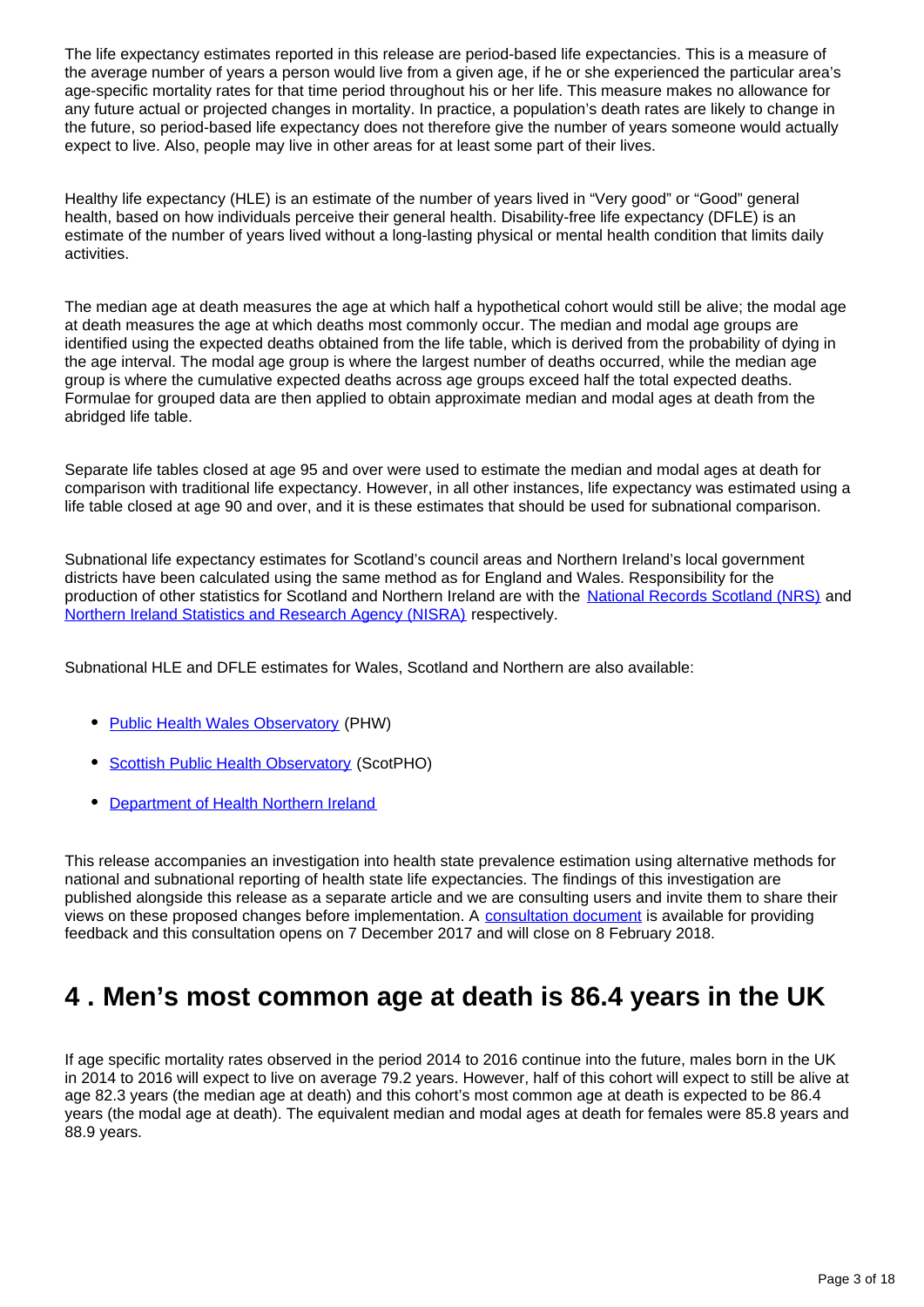From these results, it is clear that the modal age at death exceeds the median, which itself is higher than life expectancy at birth, which is a measure of the mean age at death. This is because deaths are concentrated at older ages and both the median and modal age at death are affected more by deaths at older ages, whereas traditional life expectancy takes account of deaths across all ages and is more sensitive to premature mortality.

It is noticeable from Figure 1 that the modal age at death has improved markedly in contrast with the median and life expectancy (the mean age at death). This suggests that the extent of improvement in males' mortality is concentrated more at older ages than females'.



#### **Figure 1: Mean age at death (traditional life expectancy at birth), median and modal ages at death, males, UK, 2001 to 2003 and 2014 to 2016**

**Source: Office for National Statistics**

As female longevity is higher than males, their most common age at death is comparatively higher than males (Figure 2).

In 2014 to 2016, the female modal age at death was 88.9 years, which was 2.6 years higher than that of males. However, when comparing the change in the modal age at death over the past 15 years, the modal age at death for males has grown twice as quickly as females. This is further evidenced by a closing of the gap between male and female longevity observed since the early 1980s, caused by more rapid improvements in male mortality.

For females, Figure 2 also shows that the gain in life expectancy and the median age at death (2.5 years for both measures) are faster than the gain in modal age at death (2.0 years). This suggests that improvements in female mortality are less concentrated at older ages, as was the case for males.

For the constituent countries, all three measures of average life span (life expectancy, median and modal ages at death) are provided in the accompanying datasets. Life expectancy at birth based on a life table closed at age 95 and over should only be used in making comparisons with the median and modal ages at death. Life expectancy estimates reported in subsequent sections are based on a life table closed at age 90 and over and are appropriate for comparing differences between local populations, benchmarking against national estimates and for the detection of improvements over time.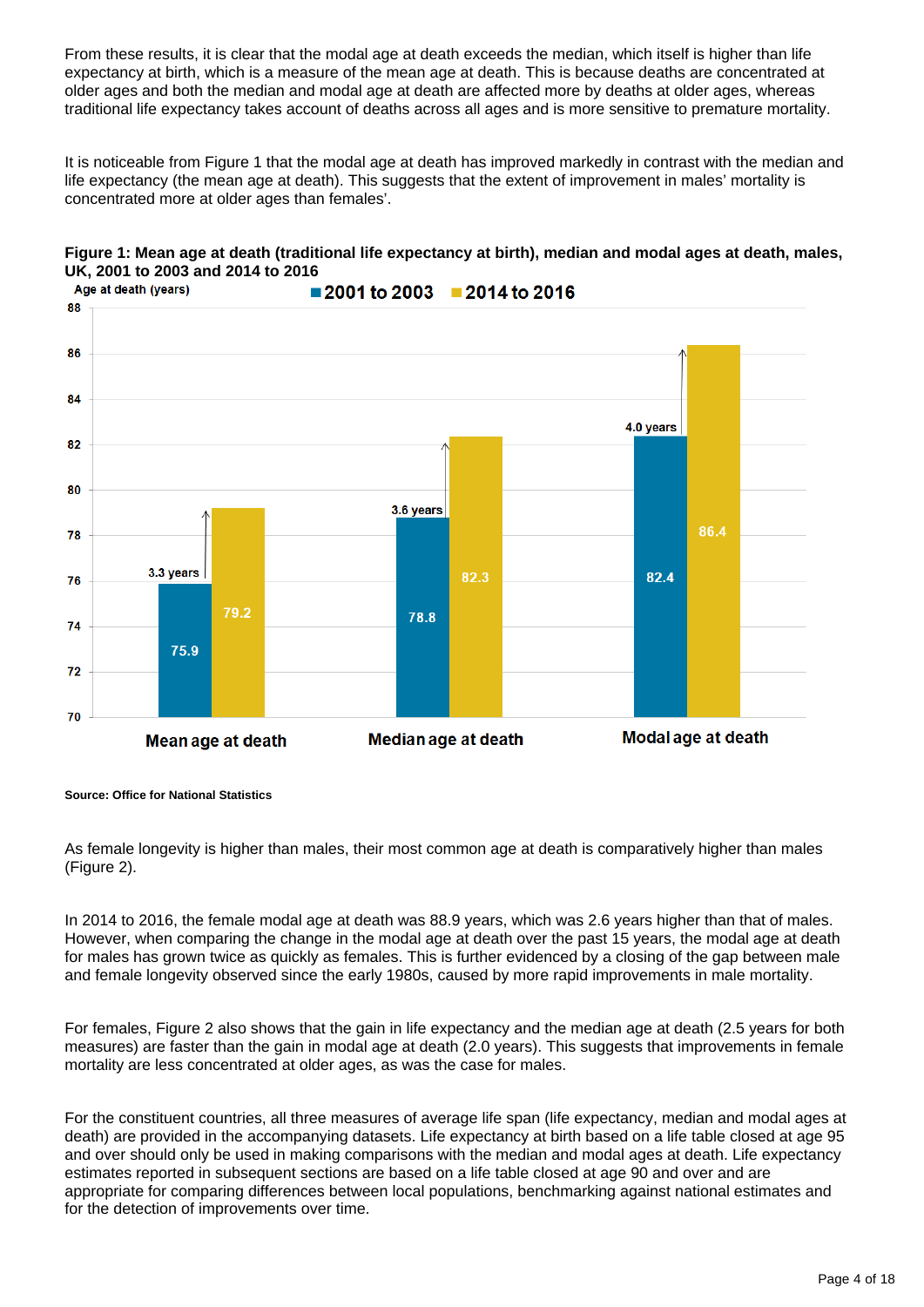**Figure 2: Mean age at death (traditional life expectancy at birth), median and modal ages at death, females, UK, 2001 to 2003 and 2014 to 2016**



**Source: Office for National Statistics**

## <span id="page-4-0"></span>**5 . Life expectancy has improved fastest in the London borough of Camden**

Across local areas in the UK between 2001 to 2003 and 2014 to 2016, the largest improvement in life expectancy at birth was observed in the London borough of Camden for males (7.5 years) and females (5.8 years). The smallest improvement was in Denbighshire for males (1.4 years) and Kingston upon Hull for females (0.7 years).

This release includes life expectancy estimates for local areas across the UK, in addition to constituent countries and English regions, from 2001 to 2003 and 2014 to 2016. These estimates are available in datasets and include confidence intervals to assist users in making judgments about the statistical significance of period-specific differences and changes over time.

To illustrate how life expectancy has changed over time, Figure 3 shows life expectancy at birth and age 65 across local areas in the UK. This provides an opportunity for local areas to compare life expectancy at these ages against the UK.

### **Figure 3: Life expectancy at birth and age 65 by sex across local areas in the UK, between 2001 to 2003 and 2014 to 2016**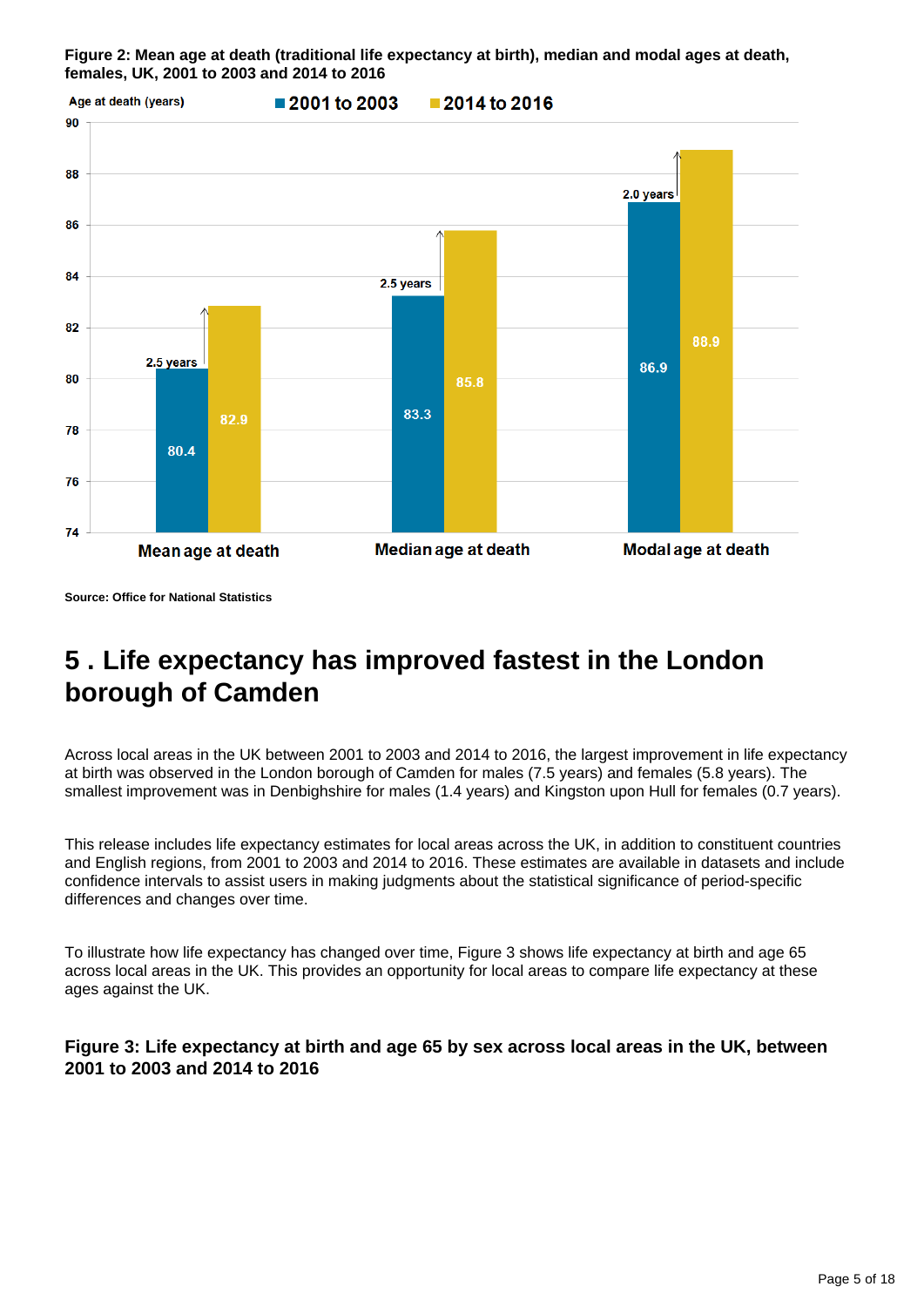## <span id="page-5-0"></span>**6 . Gain in life expectancy at birth has slowed in the UK in recent years**

Figure 4 shows the direction of travel in life expectancy at birth using the difference between temporally distinct adjacent periods. The strongest gains for males were observed between 2007 to 2009 and 2010 to 2012. Subsequent comparative periods have witnessed sharp decreases in growth, such that the improvement observed between 2011 to 2013 and 2014 to 2016 is the smallest so far this century. The pattern is similar for females, but the magnitude of improvement is much smaller across all comparative periods.

#### **Figure 4: Gain in life expectancy at birth in UK by sex over rolling temporally distinct periods, 2001 to 2003 and 2014 to 2016**

Figure 4: Gain in life expectancy at birth in UK by sex over rolling temporally distinct periods, 2001 to 2003 and 2014 to 2016



#### **Source: Office for National Statistics**

#### **Notes:**

1. To report the gain in life expectancy at birth, temporally distinct adjacent periods are subtracted. The year 2001-2006 on the x-axis reflects the gains between 2001 to 2003 and 2004 to 2006, and similarly years 2011-2016 between 2011 to 2013 and 2014 to 2016.

At subnational level, a similar pattern was mostly observed. Figure 5 shows the number of local areas across the UK where statistically significant increases in life expectancy at birth occurred over time. As shown by Figure 5, the number of local areas that achieved a statistically significant gain in life expectancy has decreased notably since the improvement that occurred between 2001 to 2003 and 2004 to 2006. This suggests that the stalling in life expectancy improvement is widespread across local areas of the UK.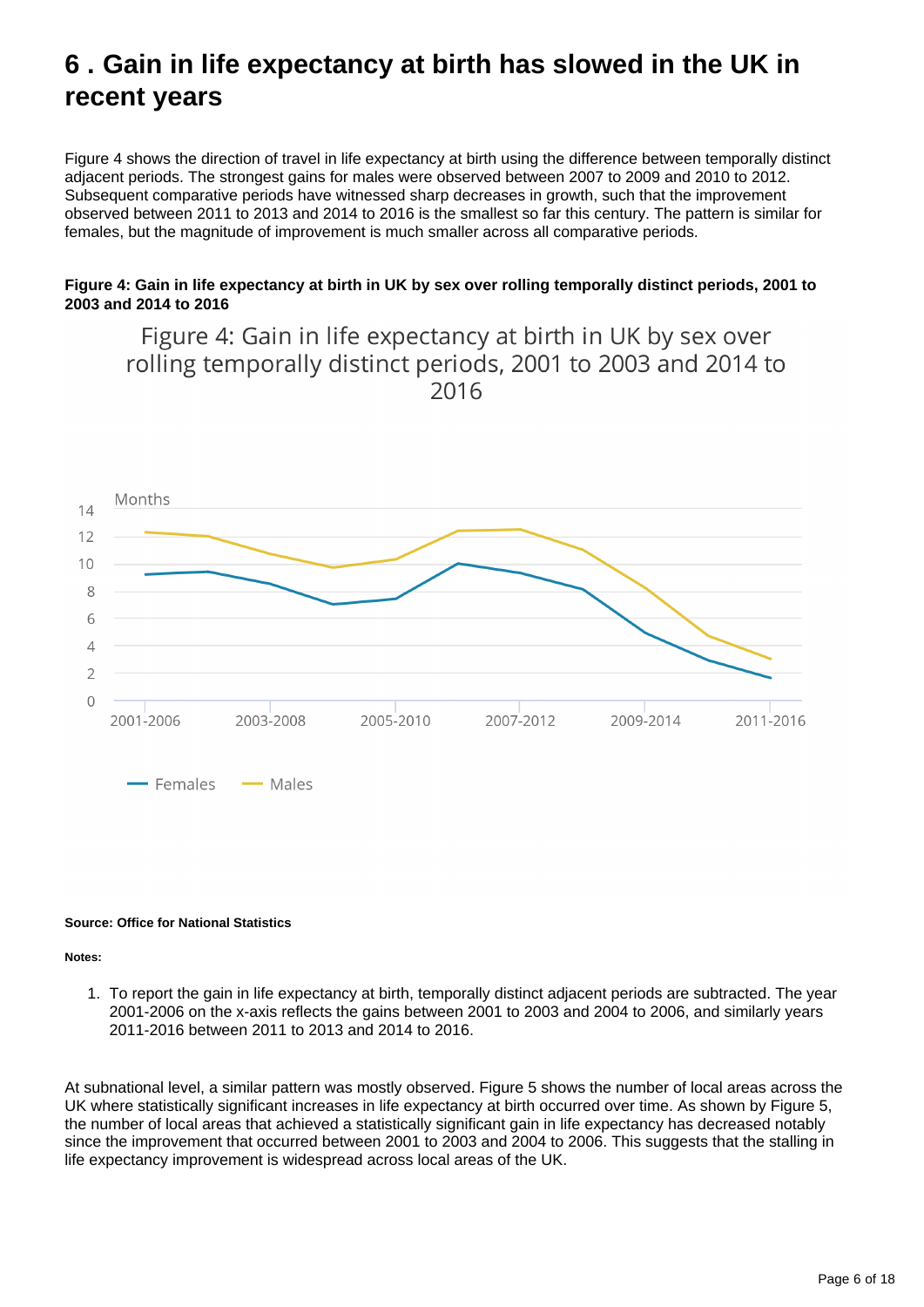#### **Figure 5: Number of areas across UK where gain in life expectancy at birth were statistically significant, between 2001 to 2003 and 2014 to 2016**



**Source: Office for National Statistics**

#### **Notes:**

- 1. Statistical significant was examined by one-tailed Z scores. Detailed information about this can be viewed in Appendix 1 of the Sullivan guide.
- 2. Local areas are lower tier local authorities in England, unitary authorities in Wales, council areas in Scotland and local government districts in Northern Ireland.
- 3. Excluded areas are the Isles of Scilly and City of London because of small populations.
- 4. Mid Ulster in Northern Ireland for males was the only area where a statistically significant fall in life expectancy at birth occurred between 2001 to 2003 and 2004 to 2006.
- 5. Southend-on-Sea for males and Amber Valley for females stood out as two areas out of 7 areas, where there was a statistically significant fall in life expectancy at birth between 2011 to 2013 and 2014 to 2016

The change in life expectancy is illustrated in Figure 6, which shows the gain in life expectancy at birth in months across local areas in the UK. The gain is based on temporally distinct adjacent periods. When an area is selected, a negative value indicates life expectancy has fallen.

#### **Figure 6: Gain in life expectancy at birth in months by sex across local areas in the UK, using temporally distinct adjacent periods between 2001 to 2003 and 2014 to 2016**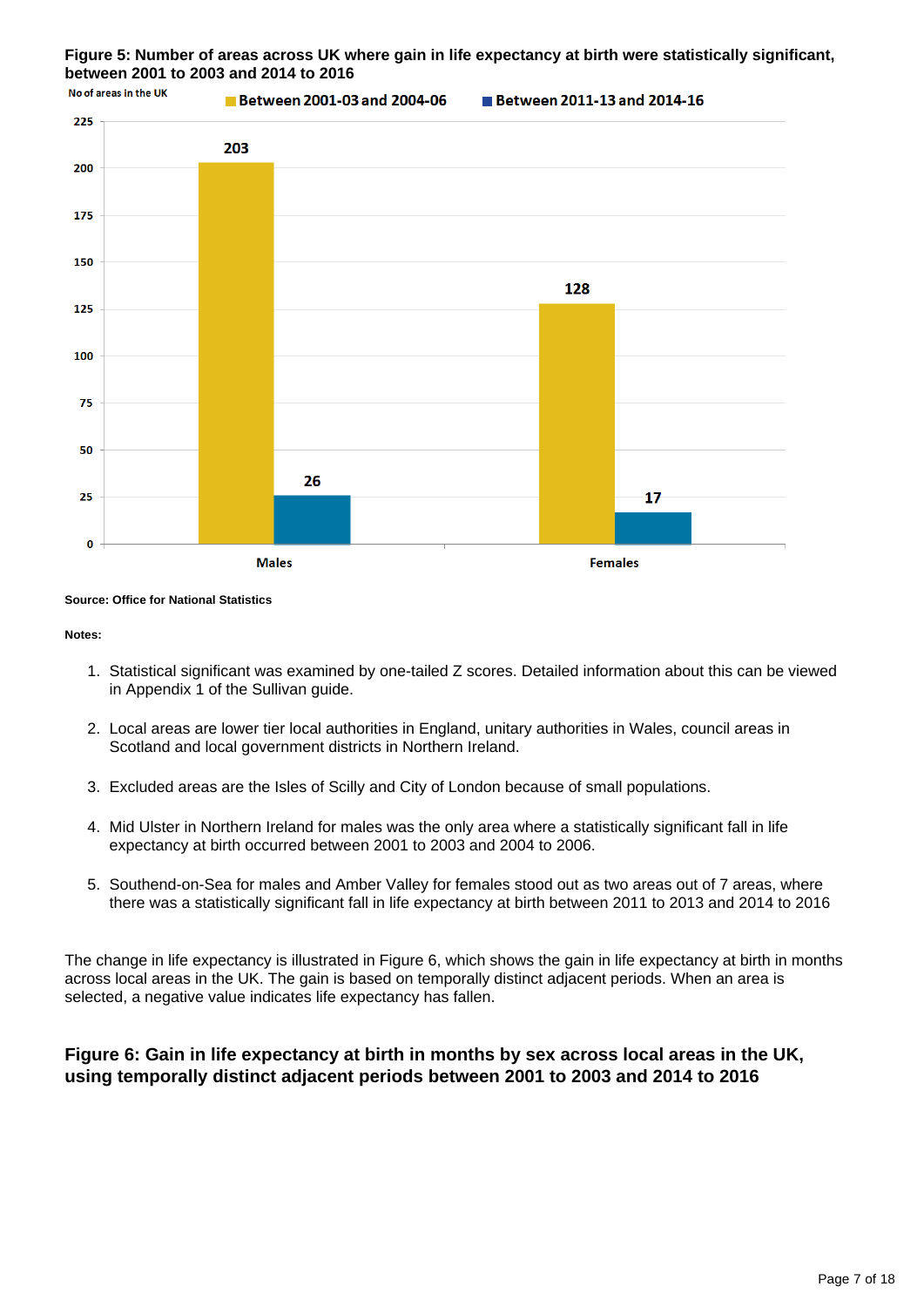## <span id="page-7-0"></span>**7 . Females live three years longer in "not good" health than males in the UK**

Figure 7 reports life expectancy and healthy life expectancy (HLE) at birth, together with the proportion of life spent in good health observed in the periods 2009 to 2011 and 2014 to 2016.

#### **Figure 7: Healthy life expectancy, life expectancy and the proportion of life spent healthy at birth, by sex in the UK, 2009 to 2011 and 2014 to 2016**



**Source: Annual Population Survey, Office for National Statistics**

#### **Notes:**

- 1. Survey respondents who answered their general health as 'very good' and 'good' were classified as having 'Good' health. Those who answered 'fair' 'bad' and 'very bad' were classified as having 'Not good' health.
- 2. Figures may not sum because of the rounding.

If the UK experienced the same self-reported health and mortality rates that were observed during 2014 to 2016, males could expect to live 63.1 years in good health (79.6% of their life) and females 63.7 years (76.9% of their life).

When compared with the earliest period 2009 to 2011, HLE at birth has increased by 0.4 years for males and reduced by 0.2 years for females. This has the effect of closing the gender gap in years lived in good health to 0.6 years from 1.1 years in 2009 to 2011. It also results in females living three years longer in a state of "not good health" than males because of longer female life expectancy. This has the consequence of females living a smaller proportion of their lives in "good" health in 2014 to 2016 compared with 2009 to 2011.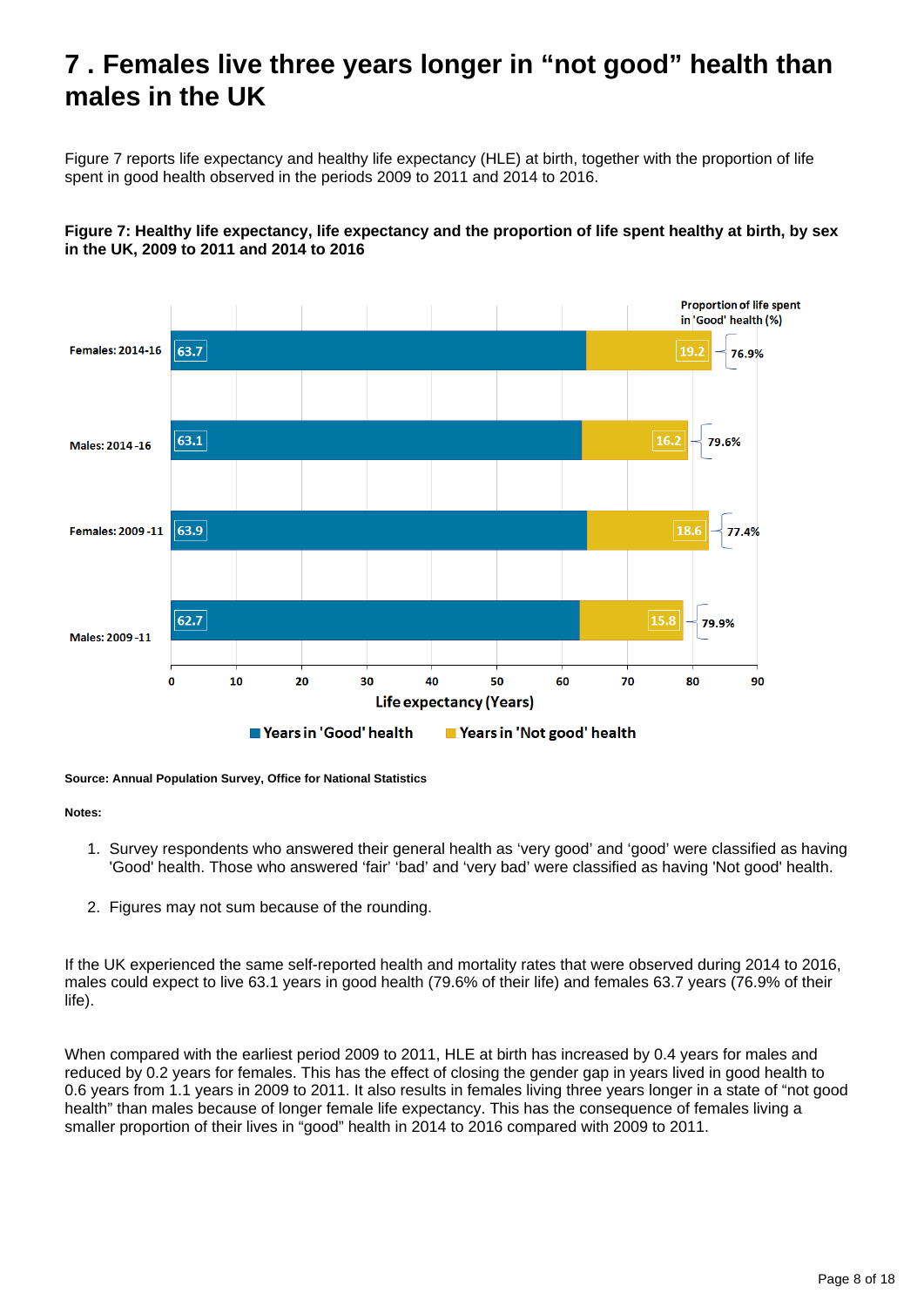HLE and disability-free life expectancy (DFLE) across constituent countries in the UK between 2009 to 2011 and 2014 to 2016 can be accessed in the accompanying datasets. The trend in DFLE is not reported on because of one minor and one major change in the survey questions used to estimate disability in the Annual Population Survey (APS) between 2009 to 2011 and 2014 to 2016.

However, it is important to note that DFLE estimates for the period 2014 to 2016 are based on the latest harmonised standard questions exclusively for the first time. More information is available in the Health state life [expectancies Quality and Methodology Information report.](https://www.ons.gov.uk/peoplepopulationandcommunity/healthandsocialcare/healthandlifeexpectancies/methodologies/healthstatelifeexpectanciesukqmi)

## <span id="page-8-0"></span>**8 . People living in Scotland spend the highest proportion of life in "good" health, despite having the lowest life expectancy**

Life expectancy at birth for males in England was 2.4 years longer than in Scotland and half of these extra life years were spent in "good" health (Table 1). However, when seen in the context of the proportion of life spent healthy, because males in Scotland have a shorter life expectancy, they spend more of their life in good health and live fewer years in "not good" heath.

|                     | Life<br>expectancy<br>(Years) | <b>Healthy life</b><br>expectancy<br>(Years) | Years in<br>'Not<br>good'<br>health<br>(Years) | <b>Proportion</b><br>of life<br>expectancy<br>$(\%)$ | Disability-<br>free life<br>expectancy<br>(Years) | Years<br>with<br>disability<br>(Years) | <b>Proportion</b><br>of life<br>expectancy<br>(%) |
|---------------------|-------------------------------|----------------------------------------------|------------------------------------------------|------------------------------------------------------|---------------------------------------------------|----------------------------------------|---------------------------------------------------|
| At birth            |                               |                                              |                                                |                                                      |                                                   |                                        |                                                   |
| England             | 79.5                          | 63.3                                         | 16.2                                           | 79.6                                                 | 62.8                                              | 16.7                                   | 79.0                                              |
| Wales               | 78.4                          | 61.6                                         | 16.9                                           | 78.5                                                 | 59.9                                              | 18.5                                   | 76.4                                              |
| Scotland            | 77.1                          | 62.2                                         | 14.8                                           | 80.7                                                 | 61.8                                              | 15.3                                   | 80.1                                              |
| Northern<br>Ireland | 78.5                          | 60.3                                         | 18.2                                           | 76.8                                                 | 60.2                                              | 18.3                                   | 76.7                                              |
| United<br>Kingdom   | 79.2                          | 63.1                                         | 16.2                                           | 79.6                                                 | 62.5                                              | 16.7                                   | 78.9                                              |
| At age 65           |                               |                                              |                                                |                                                      |                                                   |                                        |                                                   |
| England             | 18.8                          | 10.5                                         | 8.2                                            | 56.0                                                 | 10.0                                              | 8.7                                    | 53.5                                              |
| Wales               | 18.2                          | 10.0                                         | 8.2                                            | 54.8                                                 | 8.9                                               | 9.3                                    | 48.9                                              |
| Scotland            | 17.4                          | 10.1                                         | 7.3                                            | 57.9                                                 | 9.7                                               | 7.7                                    | 55.5                                              |
| Northern<br>Ireland | 18.3                          | 9.3                                          | 9.0                                            | 50.6                                                 | 9.4                                               | 8.9                                    | 51.2                                              |
| United<br>Kingdom   | 18.6                          | 10.4                                         | 8.2                                            | 56.0                                                 | 9.9                                               | 8.7                                    | 53.4                                              |

**Table 1: Health state life expectancy at birth and at age 65 for males across constituent countries in the UK, 2014 to 2016**

Source: Office for National Statistics

Notes:

1. Figures may not sum because of the rounding.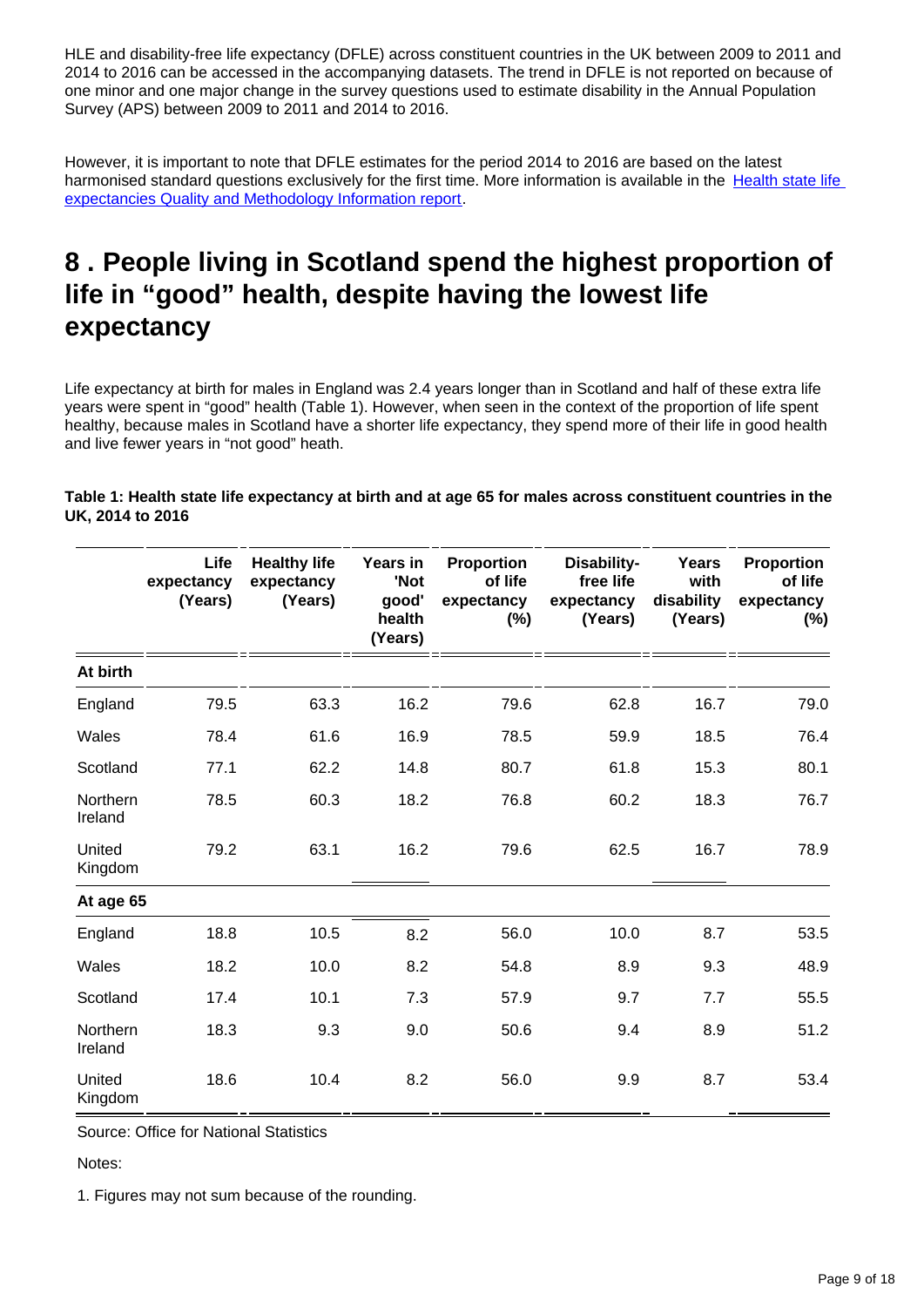When looking at disability-free life expectancy (DFLE) at birth for males, disability-free life years were shortest in Wales (59.9 years) and longest in England (62.8 years), with a 2.9-year gap. Males in Wales were expected to live 18.5 years with a limiting long-term physical or mental health condition, whereas in England it was 16.7 years. Consequently, males in England not only have a longer life than males in Wales, they also spend a higher proportion of their lives disability-free (Table 1).

At birth, males across all countries spend a smaller proportion of their lives disability-free than in good health.

DFLE at age 65 is an important summary measure as it informs fitness for work after the current State Pension age of 65. DFLE was highest in England (10.0 years) and lowest in Wales (8.9 years). In both countries men can expect to live 8.7 years and 9.3 years respectively with a limiting long-term physical or mental health condition. Therefore, men in Wales are expected to spend less than half their remaining life disability-free.

Life expectancy at birth for females in England was two years longer than in Scotland and a quarter of these extra life years were spent in "good" health (Table 2). However, when seen in the context of the proportion of life spent healthy, because females in Scotland have a shorter life expectancy, they spend more of their life in good health and live fewer years in "not good" heath than females in England. In England, females were living 1.5 years longer in "not good" health than in Scotland.

#### **Table 2: Health state life expectancy at birth and at age 65 for females across constituent countries in the UK, 2014 to 2016**

|                     | Life<br>expectancy<br>(Years) | <b>Healthy life</b><br>expectancy<br>(Years) | Years in<br>'Not good'<br>health<br>(Years) | Proportion<br>of life<br>expectancy<br>$(\%)$ | Disability-<br>free life<br>expectancy<br>(Years) | <b>Years</b><br>with<br>disability<br>(Years) | <b>Proportion</b><br>of life<br>expectancy<br>$(\%)$ |
|---------------------|-------------------------------|----------------------------------------------|---------------------------------------------|-----------------------------------------------|---------------------------------------------------|-----------------------------------------------|------------------------------------------------------|
| At birth            |                               |                                              |                                             |                                               |                                                   |                                               |                                                      |
| England             | 83.1                          | 63.9                                         | 19.3                                        | 76.8                                          | 62.3                                              | 20.8                                          | 75.0                                                 |
| Wales               | 82.3                          | 62.7                                         | 19.7                                        | 76.1                                          | 59.3                                              | 23.1                                          | 72.0                                                 |
| Scotland            | 81.1                          | 63.4                                         | 17.8                                        | 78.1                                          | 61.6                                              | 19.5                                          | 75.9                                                 |
| Northern<br>Ireland | 82.3                          | 62.5                                         | 19.8                                        | 75.9                                          | 61.4                                              | 20.9                                          | 74.6                                                 |
| United<br>Kingdom   | 82.9                          | 63.7                                         | 19.2                                        | 76.9                                          | 62.1                                              | 20.8                                          | 74.9                                                 |
| At age 65           |                               |                                              |                                             |                                               |                                                   |                                               |                                                      |
| England             | 21.1                          | 11.3                                         | 9.8                                         | 53.4                                          | 10.2                                              | 10.9                                          | 48.3                                                 |
| Wales               | 20.6                          | 10.7                                         | 9.8                                         | 52.2                                          | 9.0                                               | 11.5                                          | 44.0                                                 |
| Scotland            | 19.7                          | 11.2                                         | 8.5                                         | 56.7                                          | 10.2                                              | 9.6                                           | 51.5                                                 |
| Northern<br>Ireland | 20.6                          | 10.6                                         | 10.0                                        | 51.3                                          | 9.6                                               | 11.0                                          | 46.5                                                 |
| United<br>Kingdom   | 21.0                          | 11.2                                         | 9.7                                         | 53.6                                          | 10.1                                              | 10.8                                          | 48.4                                                 |

Source: Office for National Statistics

Notes:

1. Figures may not sum because of the rounding.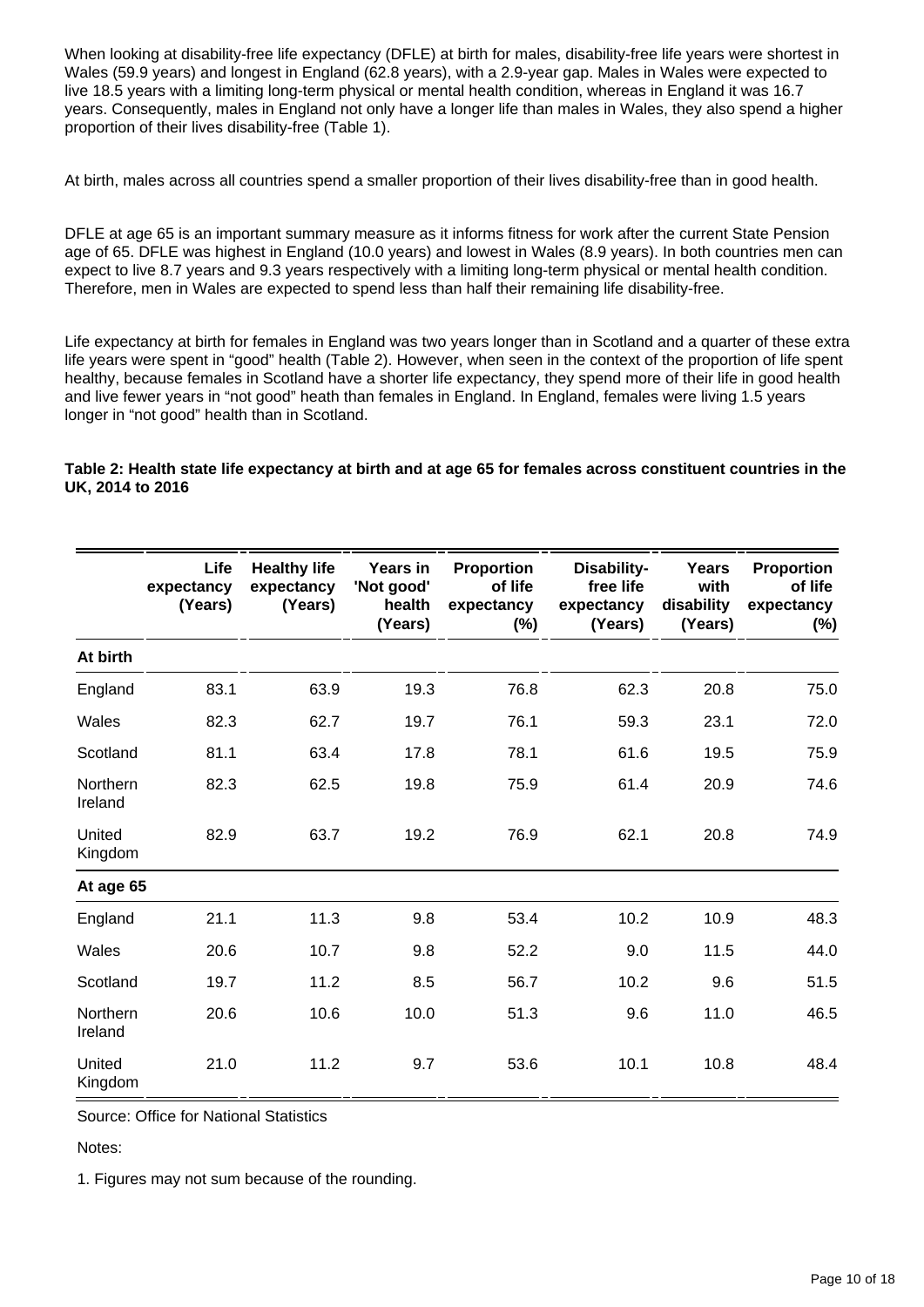When looking at DFLE at birth for females, disability-free life years were shortest in Wales (59.3 years) and longest in England (62.3 years), with a three-year gap. Females in Wales were expected to live 23.0 years with a limiting long-term physical or mental health condition, whereas in England it was 20.8 years. Consequently, females in England have a longer life than females in Wales and spend a higher proportion of their lives disabilityfree (Table 2).

At birth, females across all countries spend a smaller proportion of their lives disability-free than in good health.

For women at age 65, DFLE was highest in England and Scotland (10.2 years) and lowest in Wales (9.0 years). In Scotland, women can expect to live 9.5 years with a limiting long-term physical or mental health condition, whereas in Wales, it was 11.6 years. Women in Wales at age 65 could expect to spend only 44% of their remaining life disability-free.

### <span id="page-10-0"></span>**9 . Healthy life expectancy at birth differs by 18 years across UK local areas**

Across the UK in 2014 to 2016, healthy life expectancy (HLE) at birth was highest in the London borough of Richmond upon Thames for males (69.9 years) and the Orkney Islands for females (73.0 years). The lowest HLE was observed in Dundee City in Scotland for males (54.3 years) and in Manchester for females (54.6 years). The gap in HLE between local areas stands at 18.4 years for females and 15.6 years for males.

Areas with the highest and lowest HLE can be identified by looking at the top right and bottom left of Figures 8 and 9, which show the relationship between life expectancy and HLE.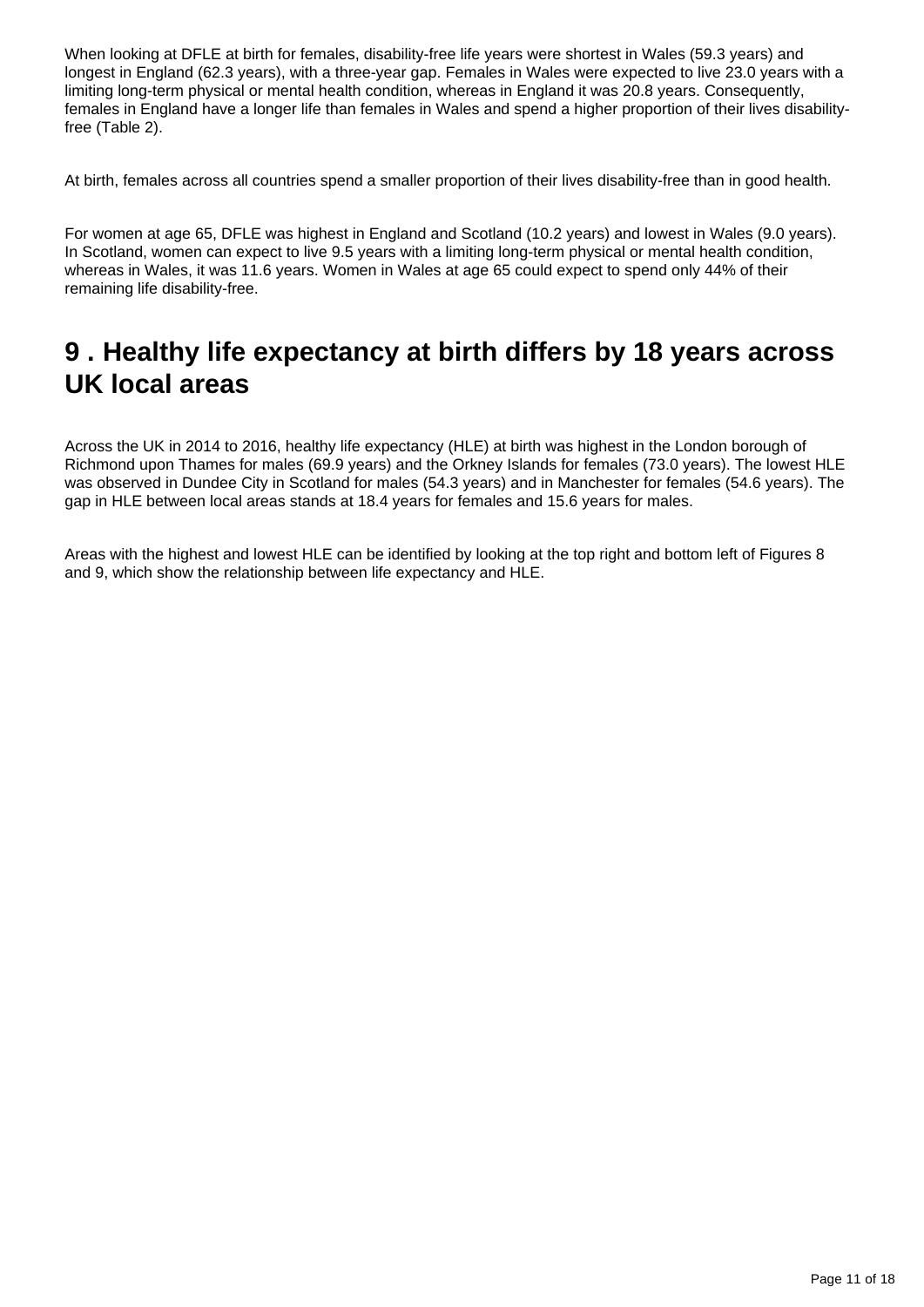#### **Figure 8: Relationship between male healthy life expectancy and life expectancy at birth in local areas in the UK, 2014 to 2016**

Figure 8: Relationship between male healthy life expectancy and life expectancy at birth in local areas in the UK, 2014 to 2016



#### **Source: Annual Population Survey, Office for National Statistics**

#### **Notes:**

- 1. Local areas are 150 upper tier local authorities (UTLAs) in England, 22 unitary authorities in Wales, 32 council areas in Scotland and 11 local government districts in Northern Ireland.
- 2. Excluded areas are the Isles of Scilly and City of London because of small populations.
- 3. Areas with small populations, such as Orkney Islands, tend to have a wider confidence interval than areas with larger populations such as Essex.
- 4. Figures may not sum because of the rounding.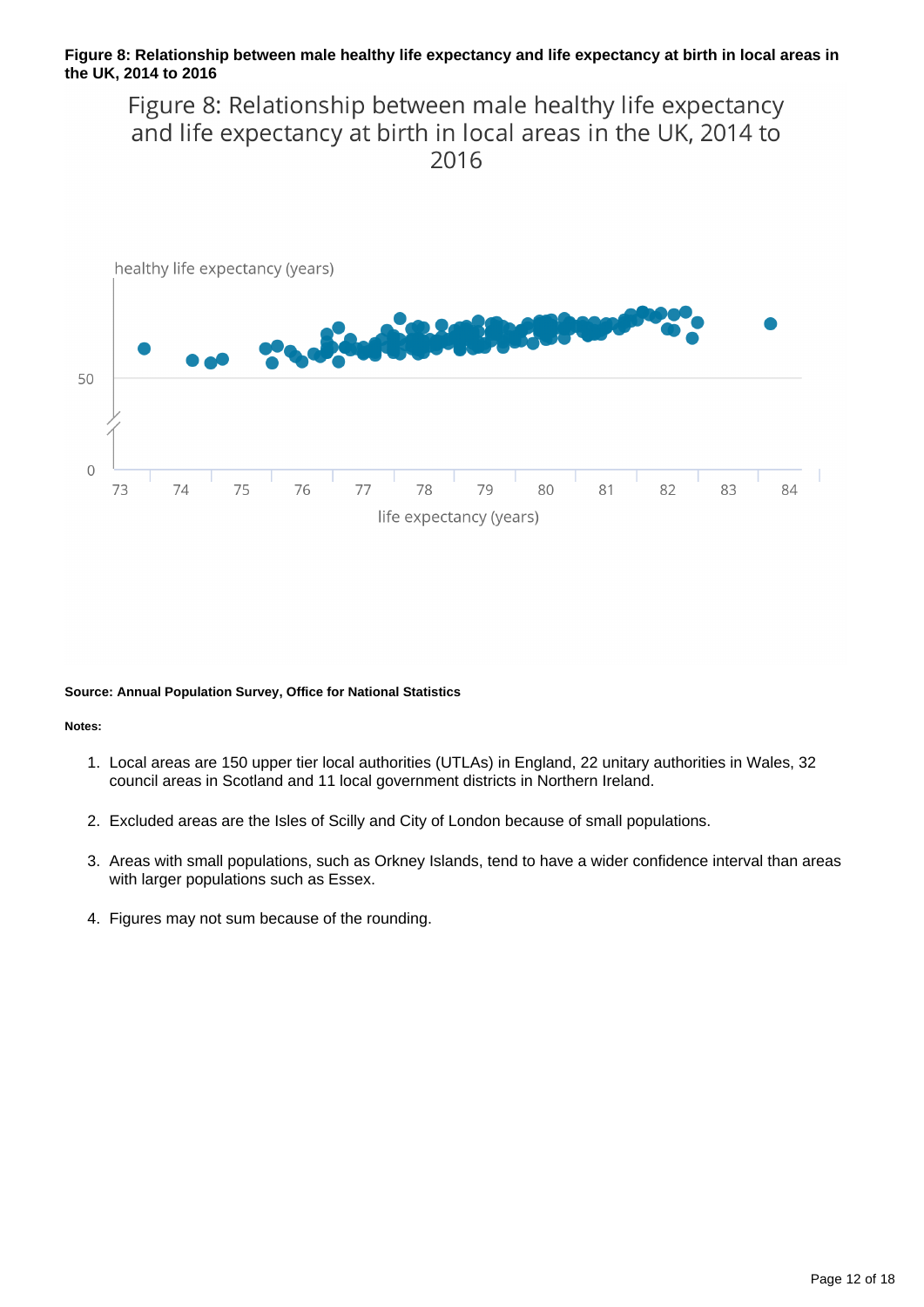#### **Figure 9: Relationship between female healthy life expectancy and life expectancy at birth in local areas in the UK, 2014 to 2016**

Figure 9: Relationship between female healthy life expectancy and life expectancy at birth in local areas in the UK, 2014 to 2016



#### **Source: Annual Population Survey, Office for National Statistics**

#### **Notes:**

- 1. Local areas are 150 upper tier local authorities (UTLAs) in England, 22 Unitary Authorities in Wales, 32 Council Areas in Scotland and 11 Local Government Districts in Northern Ireland.
- 2. Excluded Isle of Scilly and City of London because of a sample size issue
- 3. Areas with small populations, such as Orkney Islands, tend to have wider confidence interval than areas with larger populations.
- 4. Figures may not sum because of the rounding.

## <span id="page-12-0"></span>**10 . Local area gap in years lived in good health exceeds 10 years among pensioners in the UK**

As can be seen from Figures 10 and 11, there is a clear linear relationship between living longer and living longer in a state of good health. However, there are stark contrasts in the number of years that pensioners expect to spend in good health in the UK.

For instance, men in Dorset and Kingston upon Thames have a similar life expectancy, but healthy life expectancy (HLE) differs by 4.9 years (16.1 years in Kingston upon Thames and 11.2 years in Dorset).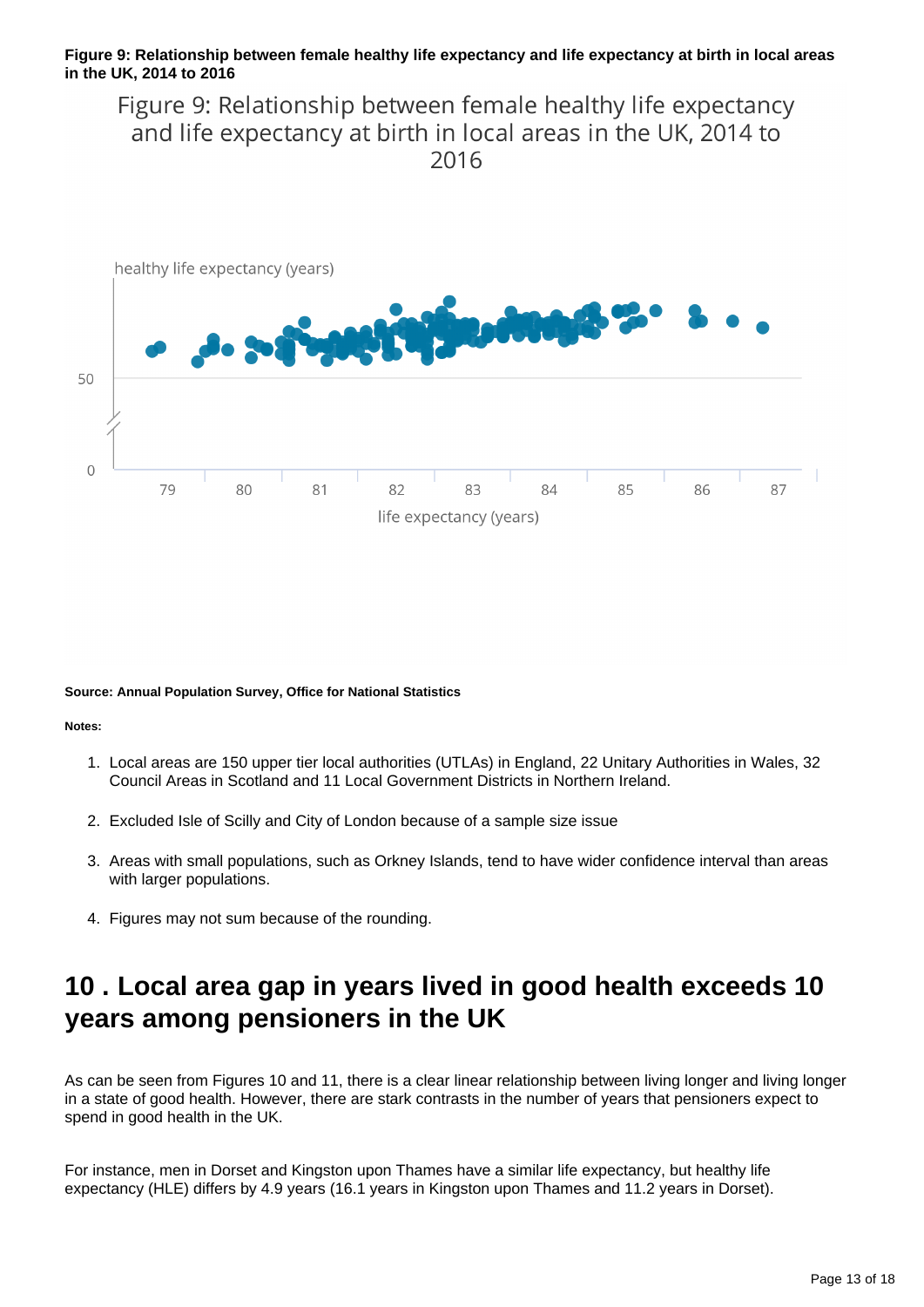For men, the largest absolute gap in HLE was 10.2 years between Kingston upon Thames and Manchester. For women, the equivalent gap was 9.5 years between the Orkney Islands and Tower Hamlets.

When benchmarking local area HLE with the national UK average, one-fifth of local areas had healthy life expectancy significantly higher than the UK.

### **Figure 10: Relationship between health state life expectancies at age 65 in the UK, men, 2014 to 2016** Figure 10: Relationship between health state life expectancies at age 65 in the UK, men, 2014 to 2016



#### **Source: Annual Population Survey, Office for National Statistics**

#### **Notes:**

- 1. For men, 44 out of 215 local areas had healthy life expectancy significantly higher than the UK average (10.4 years).
- 2. Statistical significance was examined by one-tailed Z scores. Detailed information about this can be viewed in Appendix 1 of the Sullivan guide.
- 3. Local areas are 150 upper tier local authorities (UTLAs) in England, 22 unitary authorities in Wales, 32 council areas in Scotland and 11 local government districts in Northern Ireland.
- 4. Excluded areas are the Isles of Scilly and City of London because of small populations.
- 5. Areas with small populations, such as Orkney Islands, tend to have a wider confidence interval than areas with larger populations such as Essex.
- 6. Figures may not sum because of the rounding.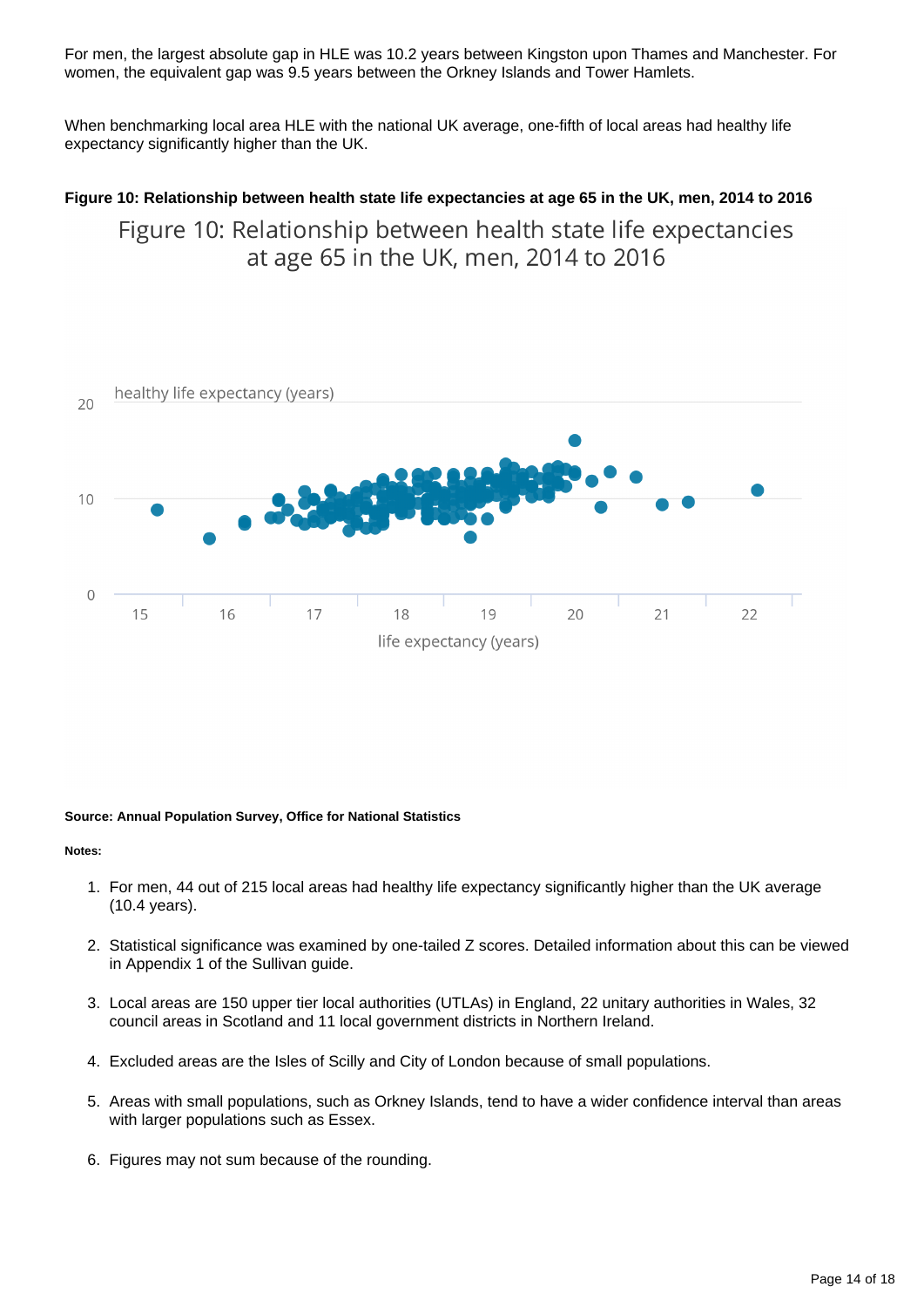#### **Figure 11: Relationship between health state life expectancies at age 65 in the UK, women, 2014 to 2016**

Figure 11: Relationship between health state life expectancies at age 65 in the UK, women, 2014 to 2016



#### **Source: Annual Population Survey, Office for National Statistics**

#### **Notes:**

- 1. For women, 45 out of 215 local areas had healthy life expectancy significantly higher than the UK average (11.2 years).
- 2. Statistical significance was examined by one-tailed Z scores. Detailed information about this can be viewed in Appendix 1 of the Sullivan guide.
- 3. Local areas are 150 upper tier local authorities (UTLAs) in England, 22 unitary authorities in Wales, 32 council areas in Scotland and 11 local government districts in Northern Ireland.
- 4. Excluded areas are the Isles of Scilly and City of London because of small populations.
- 5. Areas with small populations, such as Orkney Islands, tend to have a wider confidence interval than areas with larger populations such as Essex.
- 6. Figures may not sum because of the rounding.

Figure 12 shows healthy life expectancy at birth and age 65 for upper tier local authorities in England from 2009 to 2011 and 2014 to 2016. This provides the opportunity to compare the improvement in healthy life expectancy at important ages against the national average over time. This is restricted to England as historical estimates are not available for Scotland, Wales and Northern Ireland. This will be addressed following the outcome of the [consultation](https://consultations.ons.gov.uk/health-and-life-events/changes-to-health-state-life-expectancy-methodolog/) when we intend to provide a back series for other local areas in the UK.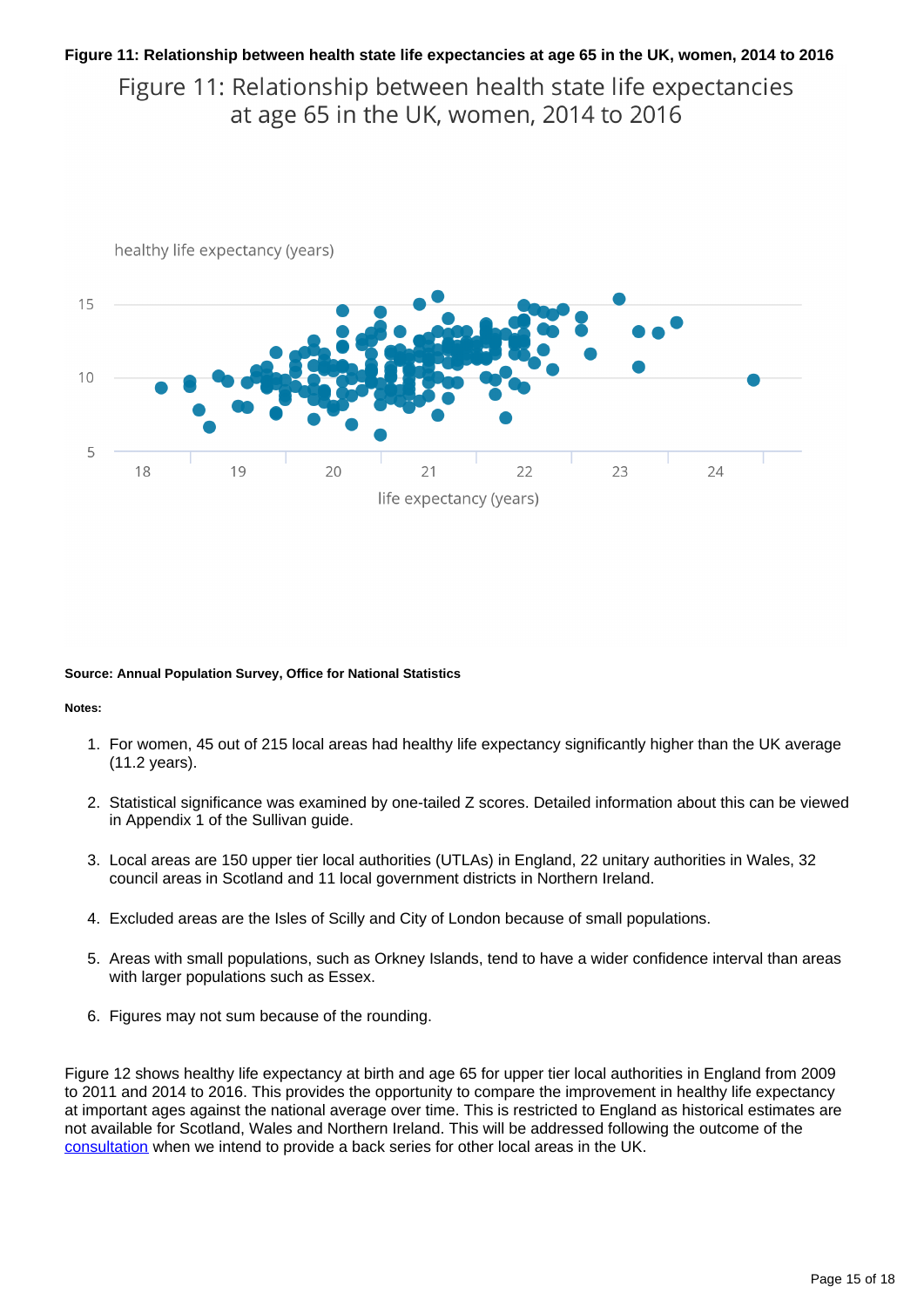## <span id="page-15-0"></span>**11 . Quality and methodology**

The Health state life expectancies **Quality and Methodology Information report** contains important information on:

- the strengths and limitations of the data and how it compares with related data
- uses and users of the data
- how the output was created
- the quality of the output including the accuracy of the data

### **What are health state life expectancies?**

Health state life expectancies add a quality of life dimension to estimates of life expectancy (LE) by dividing expected life span into time spent in different states of health or disability. Healthy life expectancy (HLE), which estimates lifetime spent in "Very good" or "Good" health, is based on how individuals perceive their general health. The second is disability-free life expectancy (DFLE), which estimates lifetime free from a limiting persistent illness or disability. This is based upon a self-rated assessment of how health conditions and illnesses limit an individual's ability to carry out day-to-day activities.

Both health state life expectancies are summary measures of population health and important indicators of the well-being of society, providing context to the effects of policy changes and interventions at both national and local levels. Health state life expectancies are used across public, private and voluntary sectors, in the assessment of healthy ageing, fitness for work, monitoring health improvement, fairness in extensions to the State Pension age, pension provision and health and social care need.

Estimates provided in this release provide a snapshot of health status of populations in the UK, assuming mortality and health status observed in 2014 to 2016 remained constant over time. However, health status and mortality rates in national and local area populations may change in the future, due to changes in exposure to health risks and innovations in treatment of diseases affecting health. Therefore, the estimates reported in this bulletin are a guide to the number of years a specific area's population will live in different health states.

The questions classifying individuals to activity limitation were changed in April 2013 following a review into how disability should be measured in national surveys. Primary harmonised standards for disability data collection and [the production of statistical measures of disability](http://www.ons.gov.uk/ons/guide-method/harmonisation/primary-set-of-harmonised-concepts-and-questions/long-lasting-health-conditions-and-illnesses--impairments-and-disability.pdf) (PDF, 136.03KB) are available.

More information about the question change can be seen in the **[QMI report](https://www.ons.gov.uk/peoplepopulationandcommunity/healthandsocialcare/healthandlifeexpectancies/methodologies/healthstatelifeexpectanciesukqmi)**. Due to this change and the change in the introductory paragraph of the disability section being re-worded in 2010, there has been a difference in the number of people reporting disabilities. Therefore, estimates either side of the discontinuity (before and after April 2013) should not be directly compared.

Changes in health state life expectancies over time can be assessed by comparing non-overlapping time periods. Therefore, estimates for 2014 to 2016 should not be compared with estimates for 2013 to 2015 or 2012 to 2014 for example, as they will contain some of the same survey respondents.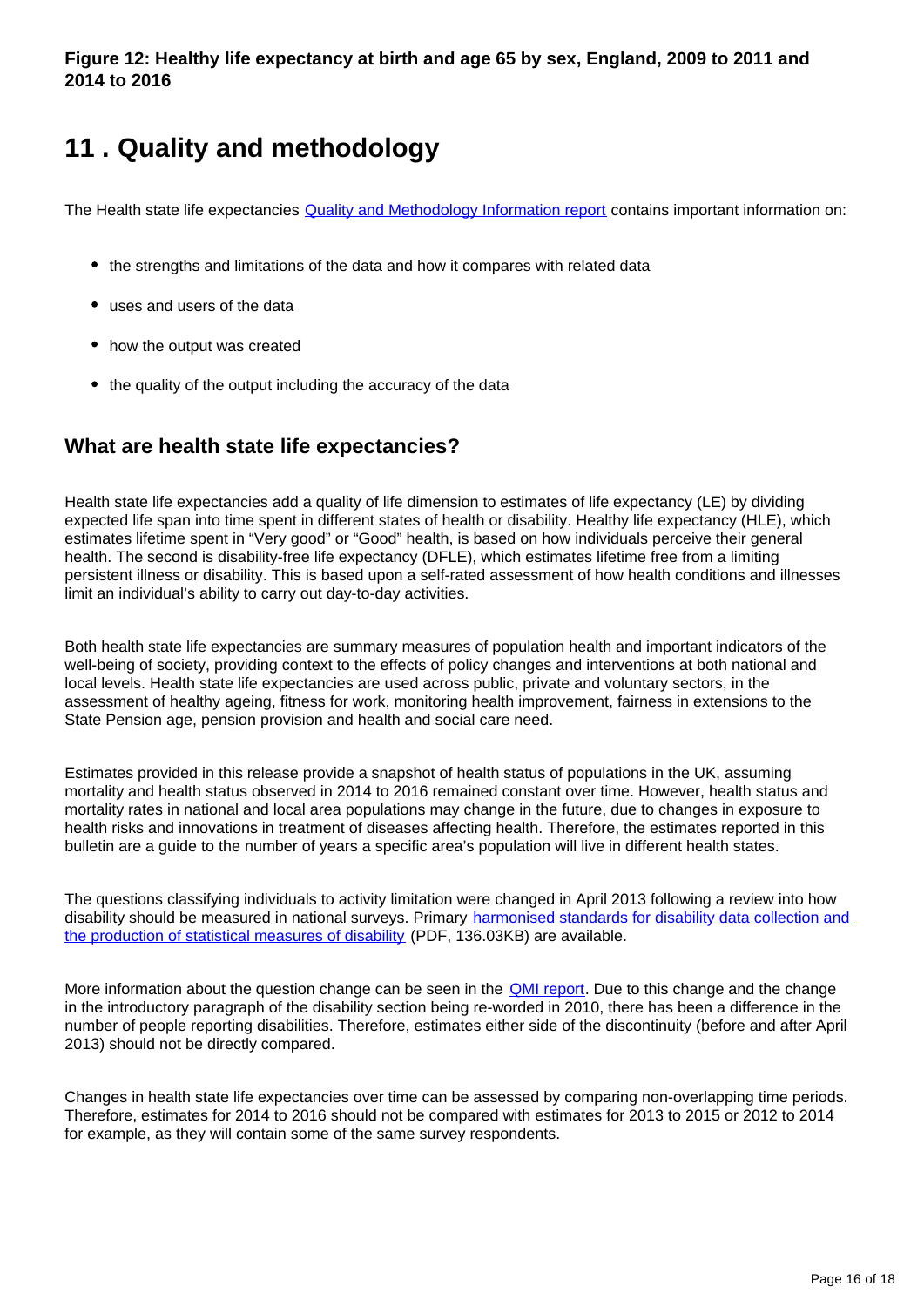### **How do we calculate health state life expectancies?**

In this bulletin, data were calculated using abridged life table methods (based on five-year age groups). Life expectancy (LE) has been calculated using the standard Chiang II abridged life table method. However, estimation of the variance, used to measure the statistical precision of life expectancy estimates, has undergone one important modification as the Chiang II method assumes zero variance for the final age group. To enable the calculation of a confidence interval for the final age group, the method developed by [Silcocks and others \(2001\)](http://jech.bmj.com/content/55/1/38.full) has been used and further information is available in the [methods paper](https://www.ons.gov.uk/peoplepopulationandcommunity/healthandsocialcare/healthandlifeexpectancies/methodologies/methodchangestolifeandhealthstateexpectancies) published in 2016.

Figures for England, Wales, English regions, counties and local authorities exclude deaths of non-residents. However, Scotland includes non-usual residents who die in Scotland and do not have an area of residence within Scotland and imputation is used to assign the death to an area of "residence" (see Section 1.3.1 in the Healthy [life expectancy: technical paper](http://www.scotpho.org.uk/downloads/hle/HLE-technical-paper-2015-v9.pdf) for more detail).

Northern Ireland also includes non-usual residents that are allocated to the place of death (see [Life expectancy](http://www.nisra.gov.uk/archive/demography/vital/deaths/life_tables/LE%20Information%20Paper.pdf)  [for Northern Ireland information paper and methodology guide](http://www.nisra.gov.uk/archive/demography/vital/deaths/life_tables/LE%20Information%20Paper.pdf) for more detail).

The data used in calculating the general health and disability status were obtained from the Annual Population Survey (APS). They were aggregated over a three-year period to achieve sufficiently large sample sizes to enable meaningful statistical comparison at national and subnational level.

The prevalence of "Good" general health and disability-free among males and females resident in private households in England was compared across areas. HLE was then calculated using the [Sullivan method,](http://www.eurohex.eu/pdf/Sullivan_guide_pre%20final_oct%202014.pdf) which combines prevalence data with mortality and mid-year population estimates (MYE) over the same period and geographical coverage to calculate estimates of life expectancy (LE), healthy life expectancy (HLE) and disabilityfree life expectancy by age and sex (for more information, see the [ONS life table template\)](https://www.ons.gov.uk/peoplepopulationandcommunity/healthandsocialcare/healthandlifeexpectancies/datasets/healthstatelifeexpectancytemplate).

The APS provides prevalence information for those aged 16 and over. We are able to estimate lower age groups by using a census imputation method.

Results are presented with 95% confidence intervals in reference tables to help interpretation. Confidence intervals in this statistical bulletin indicate the uncertainty surrounding health state life expectancy estimates and allow more meaningful comparisons between areas. Within this bulletin, a difference that is described as "significant" is statistically significant and has been assessed using the z-test. More information about this z-test can be viewed in Appendix 1 of the **Sullivan quide**.

### **What is the difference between the mean, median and modal age at death?**

Average life spans are usually measured using the [life table.](http://www.ons.gov.uk/ons/guide-method/method-quality/specific/population-and-migration/demography/guide-to-calculating-interim-life-tables/index.html) A life table is a standard method of analysing mortality by age to summarise a population's mortality experiences. These mortality experiences can be presented using three measures of average life span:

- $•$  the mean
- the median
- the mode

Median and modal ages at death can be measured using period life tables as well. Period life tables use the current age-specific mortality rates with no assumption about the projected death rates. Therefore, age at death reported here for the given time period is the expected age at death if a person experienced those age-specific mortality rates throughout his or her life.